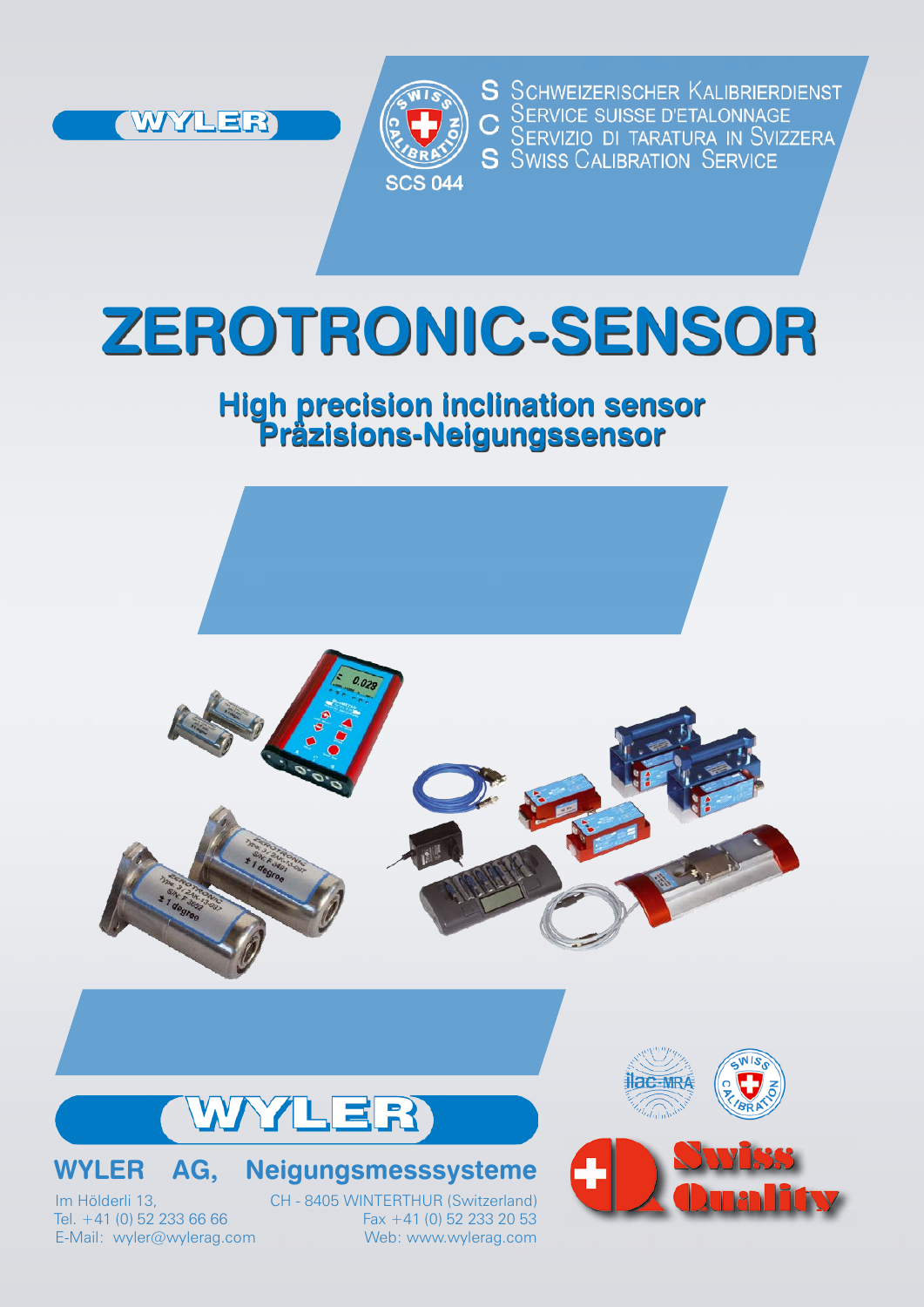## WYYLER

#### **ZEROTRONIC-SENSOR-FAMILY**

ZEROTRONIC-sensors have established themselves in the market as the benchmark when it comes to high precision inclination measurement in demanding applications.

The ZEROTRONIC-sensor-family features particularly the following characteristics:

- High resolution and high precision
- **Excellent temperature stability**
- Measuring ranges of  $\pm 0.5$  to  $\pm 60$  degrees
- Synchronized registration of measuring values for several sensors
- High immunity to shock
- High immunity to electromagnetic fields

Choice of 2 sensor types depending on the application:

Within the ZEROTRONIC family there are 2 sensor types available which have slightly different physical characteristics:

#### **ZEROTRONIC Type 3 ZEROTRONIC Type C**

#### Common characteristics of the 2 sensors:

- The outer dimensions and the electrical characteristics of the two sensors are identical.
- The measuring element in both sensors is based on a pendulum swinging between two electrodes. Depending on the inclined position of the system, the pendulum will change its position in relation to the electrodes and by that, the capacitance between the pendulum and the electrodes will change. The change of these capacitances is measured digitally.
- The sensor cell is completely encapsulated and therewith protected against changes in humidity.
- Both sensors are calibrated over the complete measuring range with reference points stored in the EEPROM of the sensor.
- Both sensors are equipped with a temperature sensor and are temperature calibrated allowing an excellent compensation for temperature changes.

#### Difference in characteristics of the 2 Sensors:

- The pendulum of the ZEROTRONIC Type 3 is larger which provides a significantly better signal to noise ratio for smaller inclinations. The ZEROTRONIC Type 3 is therefore better suited for high precision applications where small inclinations are measured only.
- The mass of the pendulum of the ZEROTRONIC Type C is smaller than the one of sensor Type 3. This provides a higher stability if the sensor is permanently inclined.

### **ZEROTRONIC-SENSOR**

#### **Familie der ZEROTRONIC-Sensoren**

Die ZEROTRONIC-Sensoren haben sich im Markt im Zusammenhang mit Präzisionsmessungen für anspruchsvolle Anwendungen als der Massstab etabliert .

Der Sensoren der ZEROTRONIC-Familie zeichnen sich durch folgende Eigenschaften aus:

- Hohe Auflösung und grosse Genauigkeit
- Gute Temperaturstabilität
- Messbereiche von  $\pm 0.5$  bis  $\pm 60$  Grad
- Synchrone Messwerterfassung mehrerer Sensoren
- Unempfindlich gegen Schockeinwirkungen
- Unempfindlich gegen elektromagnetische Felder

Je nach Anwendung stehen 2 Typen von Sensoren zu Auswahl: Innerhalb der ZEROTRONIC Familie stehen 2 Sensor-Typen zur Verfügung, welche leicht unterschiedliche physikalische Eigenschaften aufweisen:

#### **ZEROTRONIC Typ 3 ZEROTRONIC Typ C**

#### Gemeinsame Eigenschaften der beiden Sensor-Typen:

- Die Dimensionen und die elektrischen Eigenschaften der beiden Sensoren sind identisch.
- Das Messelement basiert bei beiden Typen auf einem Pendel, welches zwischen zwei Elektroden frei schwingen kann. Abhängig von der Neigung des Systems verändert das Pendel seine Position. Damit verändert sich auch die Kapazität zwischen dem Pendel und den Elektroden. Diese Veränderung wird digital ausgewertet.
- Die eigentliche Messzelle ist hermetisch abgedichtet und damit geschützt gegen Feuchtigkeit.
- Beide Sensor-Typen werden über den gesamten Messbereich mit Referenzpunkten kalibriert, welche im EEPROM des Sensors gespeichert werden.
- Beide Sensoren sind mit einem Temperatur-Sensor ausgerüstet, und sind temperaturkalibriert. Damit können Temperatureinflüsse sehr gut kompensiert werden.

#### Unterschiede in den Eigenschaften der beiden Sensor-Typen:

- Das Pendel vom ZEROTRONIC Typ 3 ist grösser, womit bei kleinen Neigungen ein deutlich besseres Signal-Rausch-Verhältnis erreicht werden kann. Der ZEROTRONIC Typ 3 ist somit für Präzisions-Mess-Aufgaben besser geeignet.
- Die Masse des Pendels des ZEROTRONIC Typ C ist kleiner, womit dieser Sensor stabiler ist, wenn der Sensor über längere Zeit in einer geneigten Lage verbleibt.



Mounting bracket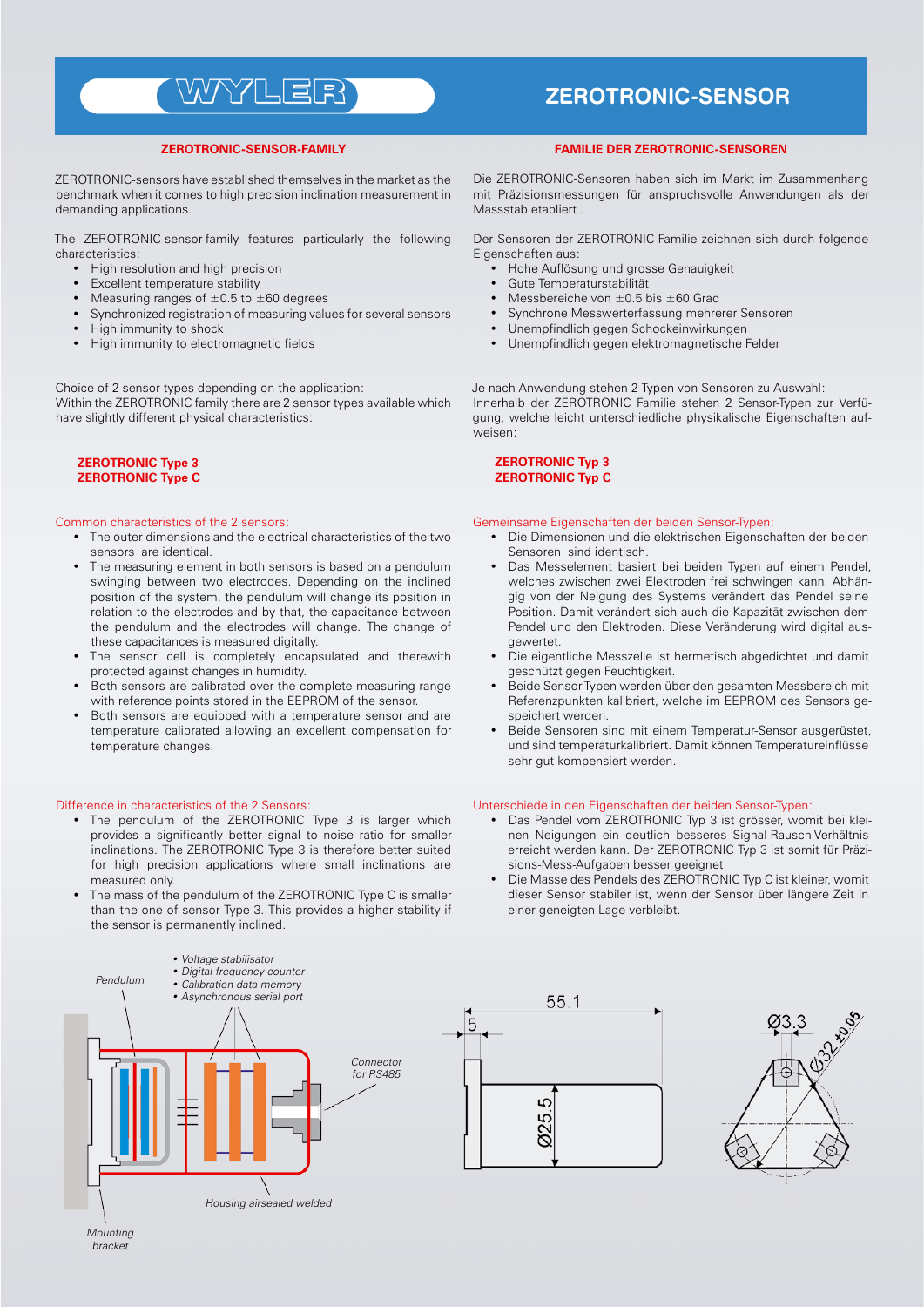## WYYLER

The following list of characteristics should allow a proper differentiation and proper application of the 2 sensors:

#### **ZEROTRONIC Type 3**

- High resolution, high precision for inclinations up to 10°
- Excellent signal to noise ratio
- Excellent repeatability
- **Excellent linearity**
- **Excellent temperature stability**

#### **ZEROTRONIC Type C**

- Excellent precision for inclinations between 10° and 60°
- **Excellent repeatability**
- Excellent long term stability in inclined position
- **Excellent linearity**
- **Excellent temperature stability**

#### **Some typical applications for the ZEROTRONIC Type 3**

Applications, where high precision and high resolution is first priority and where only small inclinations are measured:

- Adjustment of machines (e.g. pitch and roll)
- Precise adjustment of absolute zero
- Precise measurement of small inclinations in heavy duty environment; e.g. exposure to outside temperature

#### **Some typical applications for the ZEROTRONIC Type C**

- Larger inclinations
- Sensor remains in inclined position over a longer period of time

### **ZEROTRONIC-SENSOR**

Die nachfolgende Liste sollte helfen, die Differenzierung und die korrekte Anwendung der beiden Sensor-Typen zu erleichtern:

#### **ZEROTRONIC Typ 3**

- Hohe Auflösung, hohe Genauigkeit für Neigungen bis zu 10°
- Sehr gutes Signal-Rausch-Verhältnis
- Sehr gute Wiederholbarkeit
- Sehr gute Linearität
- Sehr gute Temperatur-Stabilität

#### **ZEROTRONIC Typ C**

- Hohe Genauigkeit für Neigungen zwischen 10° and 60°
- Sehr gute Wiederholbarkeit
- Sehr gute Langzeitstabilität in geneigter Lage
- Sehr gute Linearität
- Sehr gute Temperatur-Stabilität

#### **Einige typische Anwendungen für den ZEROTRONIC Type 3**

Anwendungen, bei denen sehr hohe Genauigkeit und hohe Auflösungen bei kleinen Neigungen verlangt sind:

- Einrichten von Maschinen, z.B. Pitch und Roll (Stampfen und Rollen)
- Exaktes Ausrichten nach dem absoluten Null
- Genaues Messen von kleinen Neigungen unter schwierigen Bedingungen; z.B. bei Aussentemperaturen

#### **Einige typische Anwendungen für den ZEROTRONIC Type C**

- Grosse Neigungen
- Der Sensor verbleibt über längere Zeit in einer geneigten Position

#### **CALIBRATION OF DIGITAL SYSTEMS / KALIBRIERUNG DIGITALER SYSTEME**

Each single sensor is individually calibrated over the complete measuring range as well as over the complete temperature range the sensor is going to be used. These calibration values are stored as reference points in the EPROM of the sensor.

#### **Two temperature calibrations are available:**

The standard temperature calibration is well suited for sensors which are used in a typical laboratory or a machine shop environment: Temperatures around 20°C and slow temperature changes.

The HTR (High temperature range) calibration is suited for those sensors which are exposed to outdoor conditions. These sensors are calibrated at various temperatures, which ensures, that they are well functioning for the whole temperature range the sensor can be used, which is from  $-40^\circ$  to  $+85^\circ$ C. Thanks to the extended and more elaborate<br>temperature-calibration the HTR temperature-calibration the HTR sensors show a substantially lower temperature coefficient which is 1/5 of the value of a standard temperature calibration (see technical specification)

#### **Remark:**

Even with an HTR calibration it has to be ensured that the sensors are protected against direct sunlight and that temperature changes are impacting the sensors evenly from all sides.



Jeder einzelne Sensor wird individuell kalibriert über den ganzen Messbereich und den ganzen Temperaturbereich, über den der Sensor eingesetzt wird. Die Kalibrierwerte werden als Referenzpunkte im EPROM des Sensors abgespeichert.

#### **Es stehen zwei verschiedene Temperatur-Kalibrierungen zur Auswahl:**

Die Standard Temperatur-Kalibrierung ist optimal für Sensoren, welche in einem Labor oder einer Werkstatt eingesetzt werden: Temperaturen um 20°C und nur langsame Temperatur-Änderungen.

> Die HTR (High temperature range) Kalibrierung ist optimiert für jene Sensoren, welche draussen eingesetzt werden. Diese Sensoren werden bei mehreren Temperaturen kalibriert, wodurch sichergestellt wird, dass die Sensoren über den ganzen Temperaturbereich des Sensors von -40° bis +85°C optimal funktionieren. Dank der erweiterten und aufwendigeren Temperatur-Kalibrierung weisen die HTR Sensoren einen wesentlich kleinereren Temperaturkoeffizienten aus: Dieser beträgt nur 1/5 des Wertes bei einer Standard Temperatur-Kalibrierung (siehe auch -> technische Spezifikationen).

#### **Anmerkung:**

Auch bei einer HTR Kalibrierung muss sichergestellt werden, dass der Sensor gegen direkte Sonneneinstrahlung geschützt ist und Temperaturänderung von allen Seiten gleichmässig auf den Sensor einwirken.